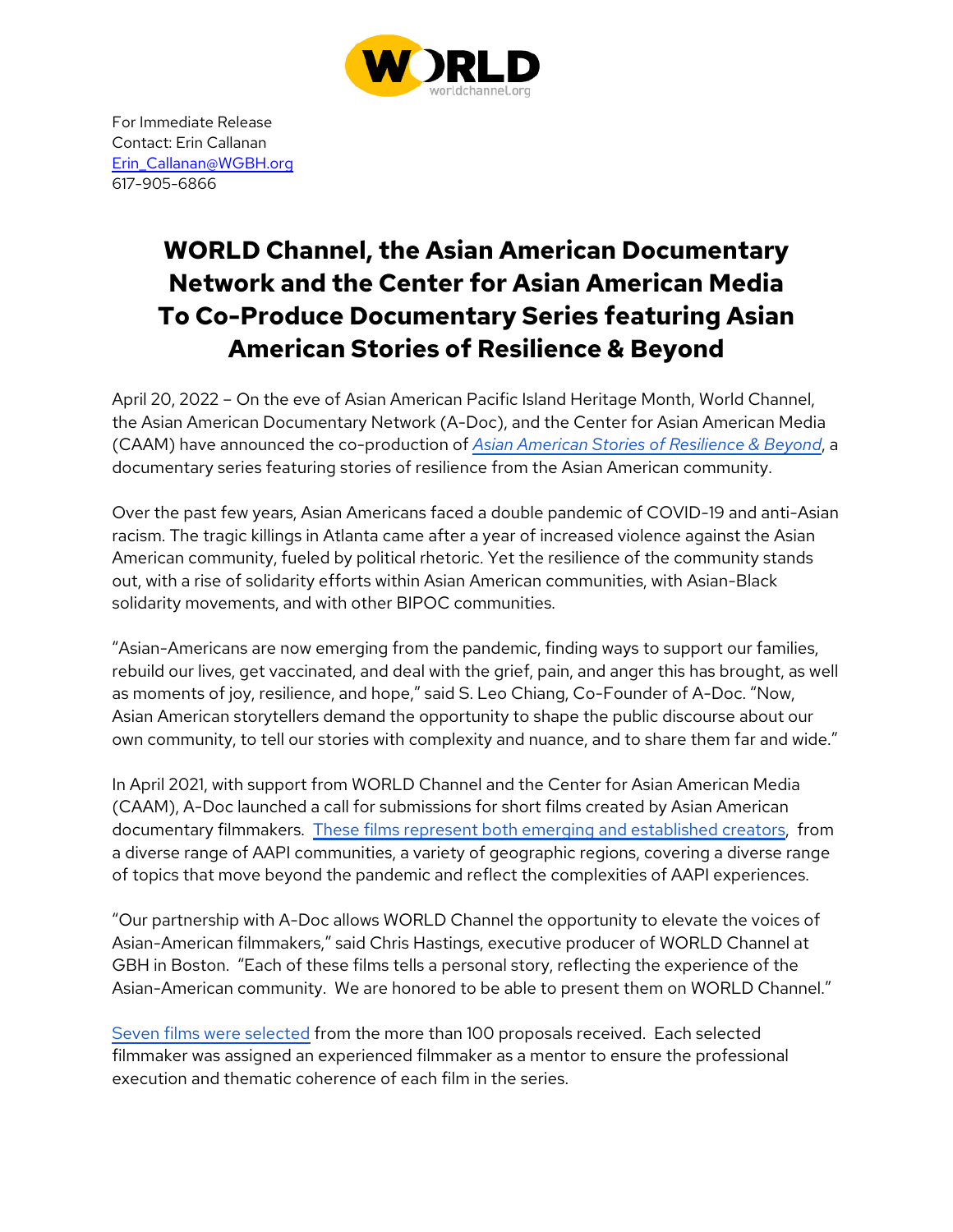*The selected fil*ms will begin streaming on WORLD's YouTube channel May 3rd and will release weekly. Films will also be broadcast as interstitials in select episodes of WORLD's awardwinning series America ReFramed and will be featured in special episodes of WORLD's Local, USA series to released later this year. The films will also be available to stream on the WORLD Channel website, PBS Passport and the PBS App.

"These seven short films reflect the broad range of experiences within the Asian American community during the past two years," says Don Young, CAAM Director of Programs. "These stories reflect the ways, big and small, that the pandemic has directly affected Asian Americans and how we are examining our place in society as a result."

The seven films are:

• **Malditas, directed by Bree Nieves, mentor Ramona S. Diaz**

*Malditas* is the story of two AAPI/FilAm cousins, three years apart, who meet in a rural Florida cemetery, and grapple with what remains of their hometown dreams after the loss of one of their fathers to the pandemic. Bree Nieves is an emerging independent documentary and fiction director and producer. Raised between the Deep South and NYC, her work addressed motifs of faith, catholicism, racialized misperceptions, queerness, familial relationships, southern culture, and the Asian and Black diaspora in the United States. Nieves was mentored by Ramona S. Diaz, an award-winning Asian American filmmaker whose films have screened at Sundance, Berlin, Tribeca, SXSW, IDFA, HotDocs and many other top-tier film festivals.

• **Recording for Dodie, directed by Frances Rubio, mentor Sarah S. Kim** *Recording for Dodie* shares the story of a Filipino daughter struggling with depression who finally reunites with her COVID-survivor father at his nursing home after fourteen months physically apart. Filmmaker Frances Rubio is a Filipinx-American with a prior career in academia and advertising. She recently produced The New Yorker's Herselves, directed by Kristy Choi and has since produced narrative short films around Asian women and their familial relationships. Rubio was mentored by Sarah S. Kim, a creative producer of the critically acclaimed feature films August at Akiko's (IFFR) and I Was a Simple Man directed by Christopher Makoto Yogi, which has been supported by the Sundance Labs and Sundance Catalyst, Gotham, Film Independent, Jerome Foundation, and Cinereach.

## • **The Lookout, directed by J.P. Dobrin, mentor Tadashi Nakamura**

*The Lookout* is the story of a Cambodian American refugee who experiences freedom again after being behind bars for 20 years. But the potential of deportation threatens to take it all the way. Director J.P. Dobrin is a multiracial documentary filmmaker and photographer based in Oakland, California. He became passionate about visual journalism while completing his BFA in photography at the Academy of Art San Francisco. He went on to learn documentary film at the U.C. Berkeley Graduate School of Journalism. Dobrin was mentored by Emmy-winning filmmaker Tadashi Nakamura,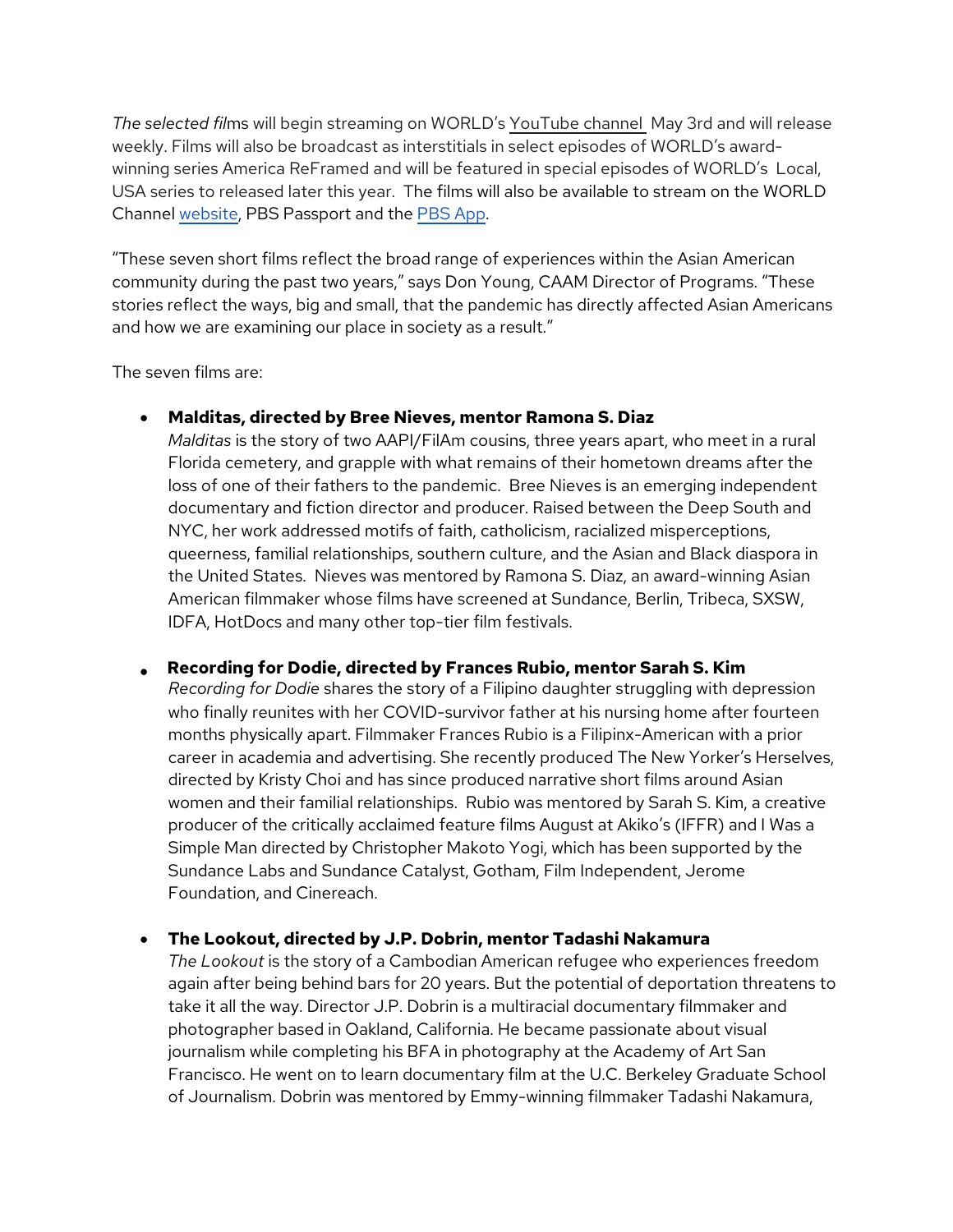named one of CNN's "Young People Who Rock" for being the youngest filmmaker at the 2008 Sundance Film Festival and listed as one of the "Top Rising Asian American Directors" on IMDb.

#### • **On All Fronts, directed by Joua Lee Grande, mentor Bao Nguyen**

*On All* Fronts is the story of a Minneapolis family as it navigates difficult conversations about how the violence and racial reckoning of 2020-21 impacted them as a biracial family. Directed by Joua Lee Grande, a Minneapolis-based filmmaker determined to shed light on underrepresented experiences and truths. She is currently a Jerome Hill Artist Fellow and was a 2019 Diverse Voices in Docs Fellow. Grande was mentored by Bao Nguyen, an Emmy-nominated filmmaker who has directed, produced, and shot a number of short and feature films that have played in prestigious festivals such as Sundance, Cannes, Tribeca, IDFA, Berlin and museums including MoMA and the Smithsonian. He was a PBS/WGBH Producers Workshop Fellow, an alumnus of the Berlinale Talents, and a Firelight Media Fellow.

# • **My Chinatown, with Aloha directed by Kimberlee Bassford, mentor Freida Lee Mock**

*My Chinatown, with Aloha* tells the story of fourth-generation Chinese American Kimberlee Bassford as she explores her family's relationship to Honolulu Chinatown. The film explores the parallels between the COVID-19 pandemic and the 1899-1900 bubonic plague that hit Hawai'i, highlighting the ways the two public health crises transformed the iconic neighborhood then and now. Director/producer Bassford combines her love for storytelling with her background in journalism to bring underrepresented stories from the Pacific to the world. She was mentored by Academy and Emmy Award winner Freida Lee Mock, director, writer and producer of theatrical documentary films. Her 5 Academy Award nominations include the winner Maya Lin: A Strong Vision, about creativity and the designer of the Vietnam Veterans Memorial.

## • **In Living Memory, directed by Quyên Nguyen-Le, mentor Su Kim**

*In Living Memory* is a documentary that focuses on the closure of their mother's nail salon at the onset of the Covid-19 pandemic and how a queer filmmaker works with their mother to articulate the legacy of the salon for their refugee family. Director Quyên NL (they) is a queer filmmaker and writer born to Vietnamese refugee parents. Their work focuses on the ways histories emerge in the quotidian everyday. Previously, Quyên participated in the Armed with a Camera Fellowship at Visual Communications, the North Star Fellowship at Points North Institute, and National Multicultural Alliance Documentary Producer Lab with the Center for Asian American Media. Nguyen-Le was mentored by Producer Su Kim, who has won multiple awards at Sundance and was nominated for an Academy Award in 2019 for "Hale County: This Morning, This Evening."

#### • **Crossroads, directed by Sarita Khurana, mentor Jean Tsien**

*Crossroads* takes a close look at the Sikh community response to the "FedEx shooting" in Indianapolis. The film was directed by Sarita Khurana, an award-winning film director